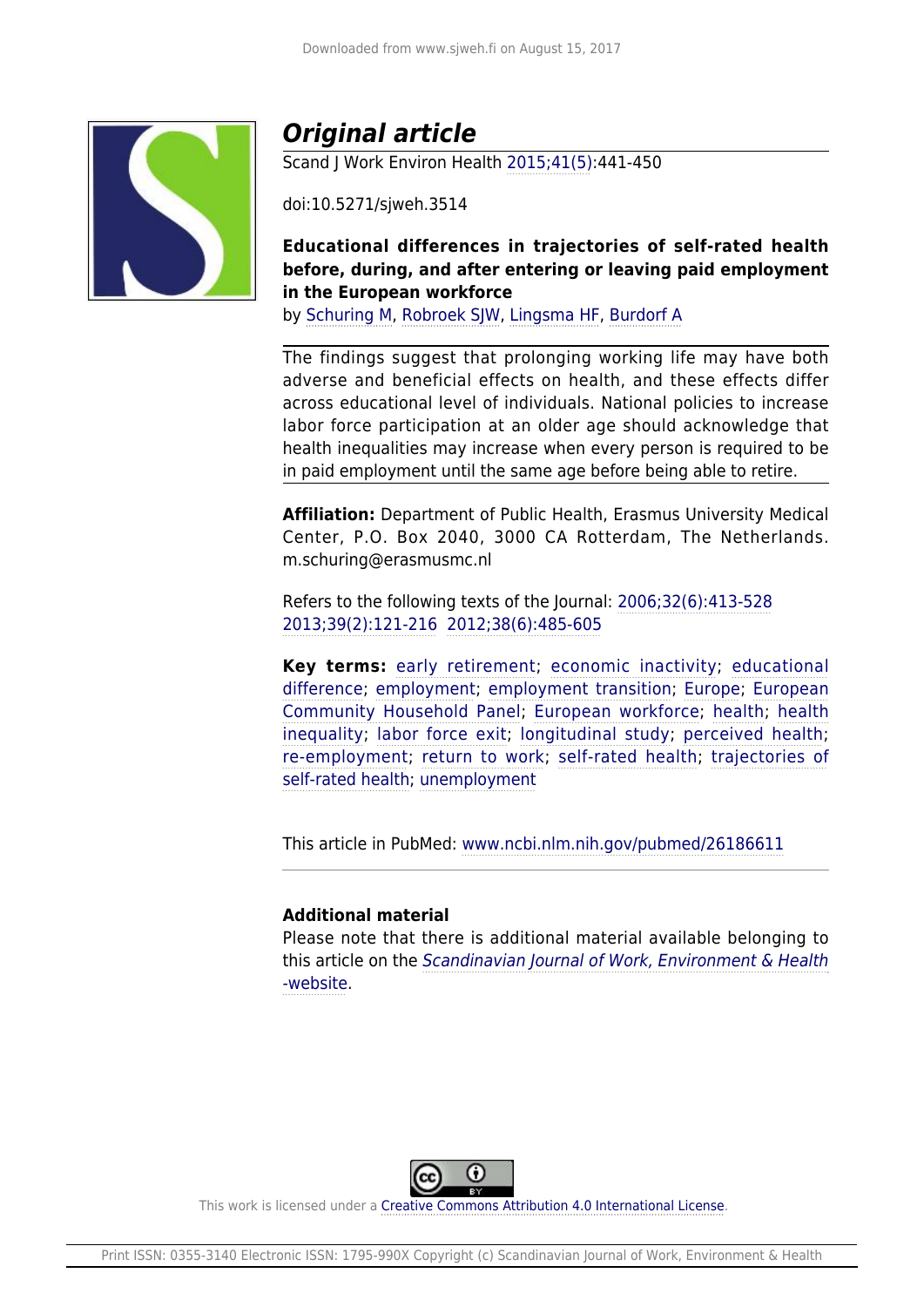*Scand J Work Environ Health. 2015;41(5):441–450. doi:10.5271/sjweh.3514*

## Educational differences in trajectories of self-rated health before, during, and after entering or leaving paid employment in the European workforce

*by Merel Schuring, PhD,1 Suzan JW Robroek, PhD,1 Hester F Lingsma, PhD,1 Alex Burdorf, PhD 1*

Schuring M, Robroek SJW, Lingsma HF, Burdorf A. Educational differences in trajectories of self-rated health before, during, and after entering or leaving paid employment in the European workforce. *Scand J Work Environ Health*. 2015;41(5):441–450. doi:10.5271/sjweh.3514

**Objectives** This study aimed to investigate (i) the influence of entering or leaving paid employment on self-rated health trajectories before, during, and after this transition and (ii) educational differences in these health trajectories.

**Methods** In this prospective study, we used yearly measurements of self-rated health from the European Community Household Panel (ECHP) to establish how health is affected by employment transitions in or out of the workforce due to early retirement, unemployment or economic inactivity. Trajectories of self-rated health were analyzed among 136 556 persons with low, intermediate, or high educational level by repeated-measures logistic regression with generalized estimating equations.

**Results** Among low-educated workers, ill-health partly prompted their voluntary labor force exit through early retirement and becoming economically inactive, but thereafter these exit routes seemed to prevent further deterioration of their health. In contrast, among higher educated workers, early retirement had an adverse effect on their self-rated health. Becoming unemployed had adverse effects on self-rated health among all educational levels. Entering paid employment was predetermined by self-rated health improvement in the preceding years among intermediate and high educated workers, whereas, among low-educated workers, self-rated health improved in the year of entering paid employed and continued to improve in the following years.

**Conclusions** Prolonging working life may have both adverse and beneficial effects on self-rated health. Health inequalities may increase when every person, independent of educational level, must perform paid employment until the same age before being able to retire.

**Key terms** early retirement; economic inactivity; employment transition; Europe: European Community Household Panel; health inequality; labor force exit; longitudinal study; perceived health; return to work; re-employment; unemployment.

Due to ageing populations, governments in most developed countries are seeking to increase the proportion of the population in work (1). Many countries are developing policies to encourage older workers to remain longer in the labor market and non-employed persons to enter paid employment. Entering or leaving paid employment are major social transitions believed to have important consequences for health (2–4).

The health consequences of exiting the labor force might differ between pathways. In general, involuntary routes, most notably unemployment, have adverse effects on mental and physical health, such as depression and anxiety (5), hypertension, arthritis or diabetes (6, 7), and may lead to higher mortality (8, 9) among unemployed persons (10, 11). While contradictory findings have been reported for voluntary routes. A recent systematic review of longitudinal studies found contradictory evidence regarding the effects of early retirement on perceived general and physical health (3). An association between early retirement and increased mortality risk has been reported (12, 13), but the assumed negative health effect of labor force exit may be attributable to health selection rather than causation (14, 15). Individuals who are ineligible for early retirement schemes may also become unemployed or economically inactive. An earlier analysis of the European Community Household

<sup>1</sup> Department of Public Health, Erasmus University Medical Center, Rotterdam, The Netherlands.

Correspondence to: M. Schuring, Department of Public Health, Erasmus University Medical Center, P.O. Box 2040, 3000 CA Rotterdam, The Netherlands. [E-mail: m.schuring@erasmusmc.nl]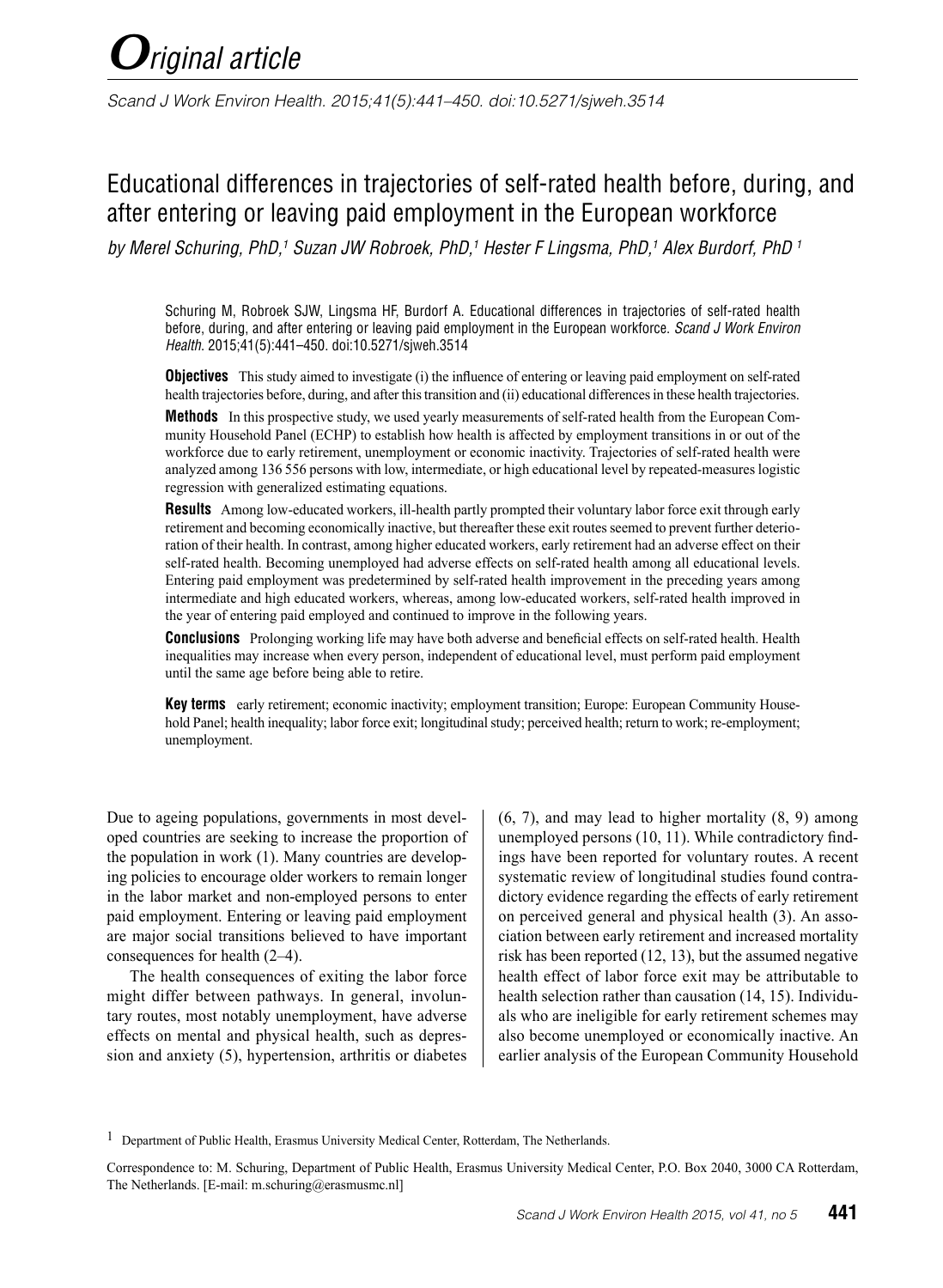Panel (ECHP) – a longitudinal survey in 14 countries with 8 annual waves running from 1994 to 2001 – showed that poor self-rated health was indeed a risk factor for labor force exit due to unemployment, early retirement, or economic inactivity (16).

Disentangling the selection and causation effects is difficult in observational studies. In addition, as the prevalence of poor health increases with age, distinguishing the health effects of labor force exit from those of age is also a challenge. Fortunately, recent developments in longitudinal modelling provide an opportunity to overcome this problem if multiple repeated measurements of health both before and after employment transitions are available (17, 18). Longitudinal health trajectories that change at the moment of leaving or entering employment would support a link between an employment transition and health, whereas stable health trajectories that continue without such a change around or after the employment transition would suggest that such a link is unlikely. A study of Westerlund et al (19) among employees of a French national gas and electricity company showed that retirement was associated with a substantial improvement in self-rated health, since the prevalence of suboptimum self-rated health increased at a significantly faster rate before than after retirement. While health trajectory analyses showed that retirement might be beneficial for self-rated health, this effect was not observed for chronic somatic diseases (20, 21), whereas findings of register-based studies assessing trajectories of antidepressant prescriptions have been inconsistent (22, 23). These intriguing results need to be ascertained for all pathways out of the labor force in different countries.

A recent review showed that entering paid employment was associated with an improvement in health, particularly for depression and general mental health (4). A longitudinal study among unemployed persons in the Netherlands showed an improvement in mental as well as physical health among persons who entered paid employment (24). However, this health improvement may be caused by employment or be the result of an important step in the process of getting back in the labor market. Studying health trajectories before and after entering paid employment can disentangle the causation and selection mechanisms.

Health consequences of entering or leaving employment may also differ between different social groups. An American longitudinal cohort study among employed persons, showed that persons with higher levels of education experienced fewer depressive symptoms after involuntary job loss compared to persons with lower levels of education (25). In contrast, the Whitehall II cohort study of British civil servants found that mental health deteriorated after retiring due to ill-health from a high socioeconomic status (SES) job but not after retir-

**442** *Scand J Work Environ Health 2015, vol 41, no 5*

ing due to ill-health from a low SES job (14). These studies show that health consequences of employment transitions are complex and non-uniform, which calls for an analysis that separates important socioeconomic groups and takes into account different routes out of the labor market.

In this prospective study, we used yearly measurements of self-rated health from the ECHP to establish how self-rated health is affected by entering or leaving paid employment. The first aim was to investigate the influence of entering or leaving paid employment on self-rated health trajectories before, during and after this transition. The second aim was to investigate educational differences in these self-rated health trajectories.

## *Methods*

### Study population

The study population consisted of participants of the ECHP. Data were collected by National Institutes for Statistics or research centers, while the Statistical Office of the European Communities (Eurostat) centrally handled data checks, weightings, and imputations. All surveys were based on non-stratified random sampling among all national private households. All members of the household were individually interviewed. A detailed description of sampling procedures and responses has been published elsewhere (16, 26). The household response rates in the first wave of the ECHP varied between 0.477 (Germany) and 0.844 (Belgium). The household response rates in the following waves were between 0.767 (Denmark) and 0.968 (Portugal) (26).

For the purpose of this study, subjects aged between 18 (minimum at baseline) and 64 (maximum at followup) years were selected with available information on employment status and self-rated health status during at least three consecutive annual measurements. Persons who were in military service or following education were excluded from the study. Persons were included in the study once their education was finished. In the youngest age group (18–24 years), low-educated persons were over-represented, because intermediate and high educated persons were in education for more years. In total, 136 556 participants were included in the study.

## Labor force participation

*Employment status.* Employment status was ascertained annually and classified into four mutually exclusive categories: employment (paid employment, paid apprenticeship or self-employment), unemployment, retirement, or economic inactivity. Employment was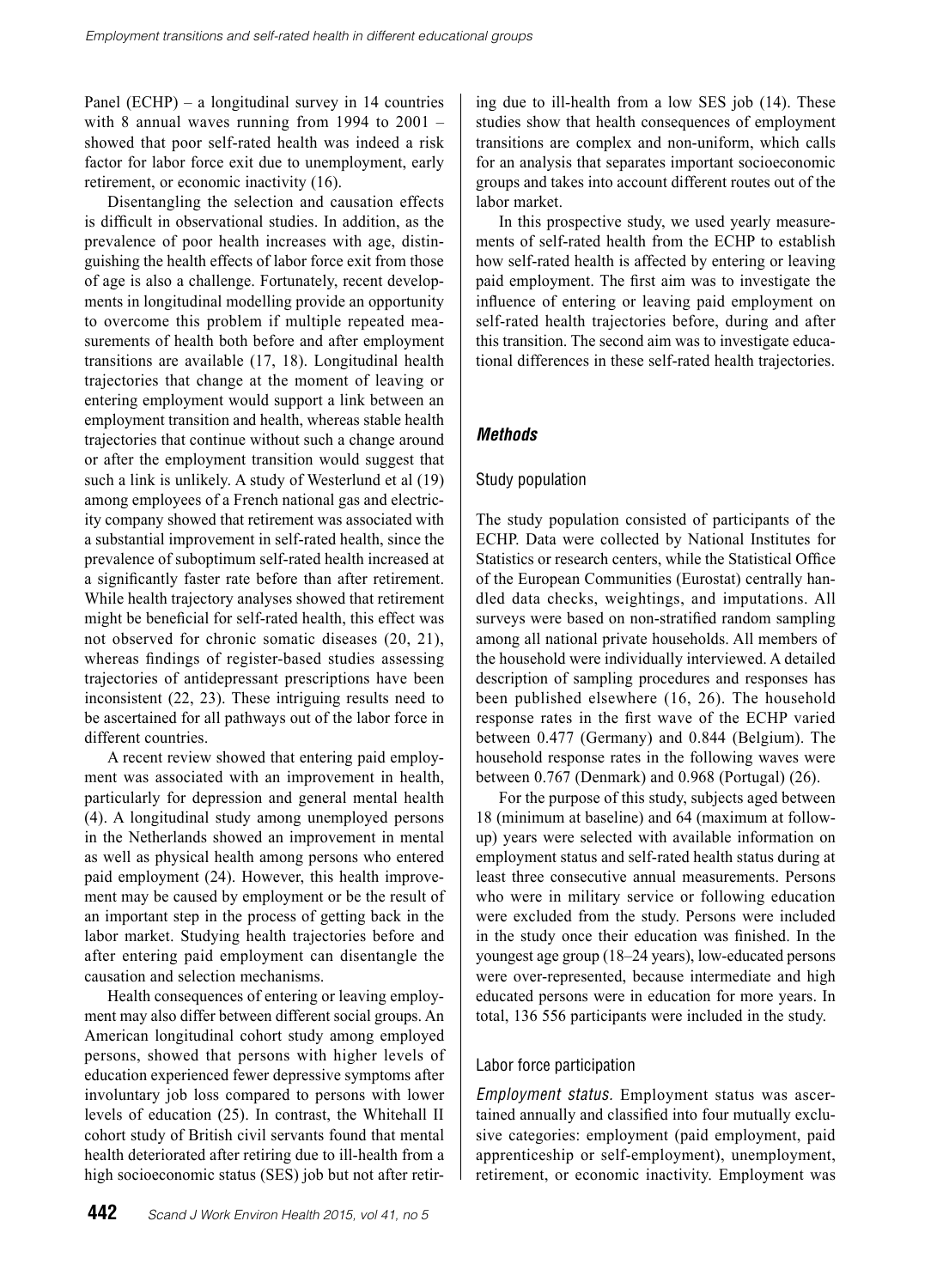defined as working in a job for ≥15 hours/week. Subjects working <15 hours per week were classified into the categories unemployment, early retirement or economic inactivity based on their self-reported main activity status. Some of the participants received benefits due to a handicap or disability. A small minority of the early retired (N=146, 3.0%), economically inactive  $(N=154)$ , 1.6%), and unemployed  $(N=76, 0.6\%)$  persons received benefits due to a handicap or illness. However, based on the provided information it was not possible to distinguish between work-related disability and other health-related benefits.

*Employment transitions.* To study self-rated health trajectories before and after employment transitions, timewindows of  $\geq$ 3 consecutive years were selected. At any time during the complete study period of 8 years, an employed person could leave paid employment due to unemployment, early retirement, or economic inactivity. All yearly measurements in which a person was employed up to the last measurement before labor force exit were included as observations before the employment transition. All yearly measurements in which a person was non-employed from the first measurement after labor force exit were included as observations after the employment transition. The same procedure was followed for employment transitions into the labor force, including all measurements in which a person was non-employed before the employment transition and all measurements in which a person was employed after the employment transition. A person could have multiple employment transitions during the study period of 8 years, all of which were included in the analyses. The number of observations before and after an employment transition varied between 1–7.

*Health*. One measure of self-rated health was used. Subjects were asked to rate their own general health on a 5-point scale, ranging from ''very good'', ''good'', "fair", and "bad" to "very bad". Those reporting less than ''good health'' were defined as having a poor selfrated health (27). Information about self-rated health in the years before and after the employment transition was available with a maximum of 7 years before and 7 years after the employment transitions.

*Sociodemographics*. Individual characteristics included age, sex, and education. Subjects were divided into three groups according to their level of educational attainment on the basis of the International Standard Classification of Education. A high education was defined as higher vocational training or university (ISCED 5-7), intermediate education was defined as higher secondary education and intermediate vocational training (ISCED 3-4), and low education was defined as lower secondary education, primary and pre-primary education (ISCED 0-2) (28).

*Country.* The European countries were categorized into four different regions, based on geography and welfare state regime (29). The Nordic (Social Democratic) and Continental (Bismarckian) regions were characterized by a rather generous welfare system with high benefits, whereas the Anglo-Saxon (Liberal) and Southern region (Traditionalist) typically had a less generous welfare system with low benefits. The Anglo-Saxon region included the United Kingdom and Ireland. The Continental region included Germany, France, Belgium, Austria, Luxembourg, and the Netherlands. The Nordic region included Denmark, Finland, and Sweden. The Southern region included Spain, Greece, Italy, and Portugal.

#### Statistical analysis

Logistic regression analysis was used to investigate demographic and health determinants of re-employment and labor force exit due to unemployment, economic inactivity, and early retirement. For the analysis of determinants of early retirement, only subjects in the age groups 45–55 and 55–64 years were used, as occurrence of retirement among those aged <44 years was almost absent.

To examine changes in self-rated health, a repeatedmeasures logistic regression analysis was used by the generalized estimating equations method. This method takes into account the intra-individual correlation between measurements and is not sensitive to missing measurements. All analyses were adjusted for sex, age, educational level and European region.

With the following regression model, the trend of self-rated health before the employment transition and the changes in level and trend after the employment transition were estimated:

Yt = β0 + β1 × time t + β2 × employment transition t +  $\beta$ 3 × time after employment transition t + et

Here Yt is the self-rated health (poor or good) of a person at time t; time is a continuous variable indicating time in years from the start of the observation period; employment transition is an indicator for time t occurring before (employment transition=0) or after (employment transition=1) the transition; and time after employment transition is a continuous variable counting the number of years after the employment transition at time t, with reference 0 for all years before the employment transition. In this model, β0 estimates the baseline level of self-rated health at time zero; β1 estimates the change in self-rated health per year before the employment transition (ie, the baseline trend); β2 estimates the change in self-rated health in the year of the employment transition; and β3 estimates the change in the trend of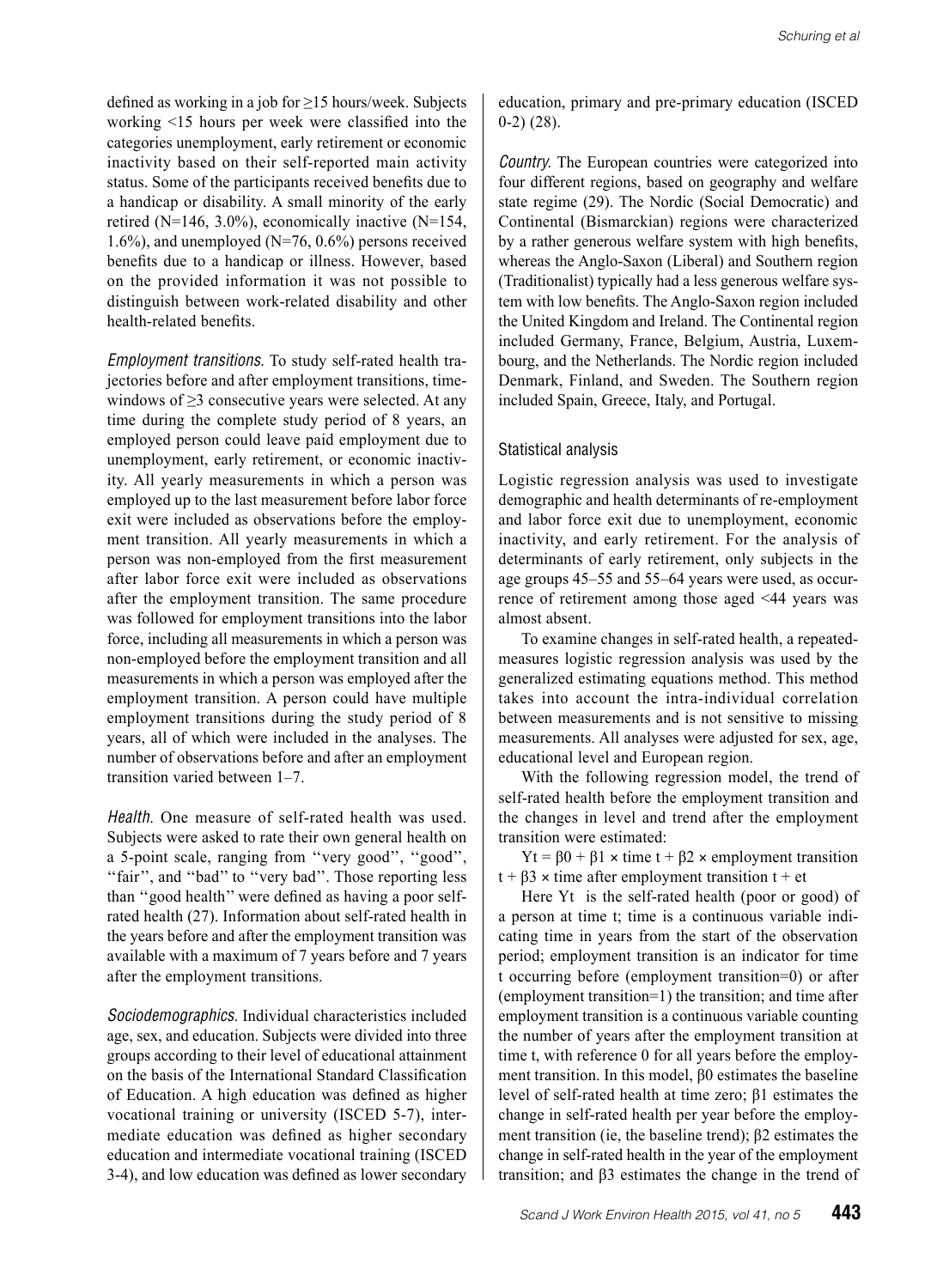self-rated health after the employment transition compared to the trend before the employment transition. The sum of  $\beta$ 1 and  $\beta$ 3 is the trend after the employment transition. The error term (et) at time t represents the random variability not explained by the model (17).

The β were transformed in odds ratios (OR) that represent the yearly increase or decrease in the likelihood of poor self-rated health. The effect of educational level on the shape of the trajectory of self-rated health before, during, and after the employment transition was investigated by entering the interaction terms education with β1, education with β2, and education with β3 in the regression model, adjusted for age and sex and European region.

A sensitivity analysis was done to investigate whether exclusion of persons receiving benefits due to a handicap or illness after labor force exit influenced the results of the study. Stratified analyses were done for males and females and for different European regions. All analyses were carried out with the statistical package SPSS, version 21 (IBM, Armonk, NY, USA).

#### *Results*

The study population consisted of 136 556 persons who participated in the ECHP with in total 714 292 observations in the years before and after 198 808 employment transitions. During the 8-year follow-up period, employed persons left paid employment due to unemployment (11 949 transitions), early retirement (4769 transitions), economic inactivity (9573 transitions), or continued to be employed (96 922 transitions). Nonemployed persons entered paid employment (25 049 transitions) or continued to be non-employed (50 546 transitions). The mean number of observations before and after an employment transition varied between 2.00–4.82 and 1.99–2.76, respectively, for different pathways (table 1).

Table 2 shows that exit from paid employment was more prevalent among low-educated, female, older workers, those with a poor self-rated health, and individuals living in the Southern European region. Entering paid employment was more prevalent among male, young, high educated persons, and those with a good self-rated health and less prevalent among individuals from the Continental European region.

Table 3 shows that persons with a poor self-rated health were more likely to leave paid employment due to unemployment [OR 1.44, 95% confidence interval (95% CI) 1.38–1.51], economic inactivity (OR 1.42, 95% CI 1.35–1.49), and early retirement (OR 1.48, 95% CI 1.39–1.59) and less likely to enter paid employment (OR 0.72, 95% CI 0.70–0.75). Females and low

educated workers were more likely to leave the labor force through all different pathways, except for early retirement, and were less likely to enter paid employment. Younger persons were more likely to leave the labor force through unemployment, whereas older persons were more likely to leave the labor force through economic inactivity or early retirement and less likely to enter paid employment.

Figure 1 shows that the annual increase in prevalence of poor self-rated health before early retirement almost completely levelled off in the years after early retirement. A steep increase of poor self-rated health was found in the first years after unemployment. An increase in the prevalence of poor self-rated health was also found during the transition into economic inactivity, which was attenuated in the first years after becoming economically inactive. In the years before entering paid employment, an annual decrease in the prevalence of poor self-rated health was found.

Table 4 shows that individuals who became early retired or economically inactive experienced an increase in poor self-rated health in the years before (OR 1.11 and 1.05, respectively) and at the year of exit paid employment (OR 1.08 and 1.18, respectively), but in the years after retirement there was no significant change in selfrated health status (OR 1.00 and 1.01, respectively). Unemployment had a negative influence on self-rated health, which was shown by a yearly increase in the likelihood of poor self-rated health (OR 1.06) after becoming unemployed. In the year of entering paid employment the likelihood of poor self-rated health decreased (OR 0.93).

A sensitivity analysis showed that becoming economically inactive was much more prevalent among women than men, but only among men those economically inactive experienced an increase in poor self-rated health in the years before (OR 1.09, 95% CI 1.05–1.14), during (OR 1.32, 95% CI 1.06–1.20), and after (OR 1.11, 95% CI 1.05–1.18) labor force exit. In addition, unemployment had a more profound negative influence on self-rated health among men (OR 1.13, 95% CI 1.08–1.18) than among women (OR 1.01, 95% CI 0.97–1.05) (supplemental tables 1 and 2, [www.sjweh.](http://www.sjweh.fi/data_repository.php) [fi/data\\_repository.php\)](http://www.sjweh.fi/data_repository.php). Differences between European regions were found in the association between unemployment and self-rated health. The worsening of selfrated health after labor force exit due to unemployment was more pronounced in the Anglo-Saxon region (OR 1.20, 95%CI 1.07–1.34), compared to the Continental (OR 1.07, 1.04–1.10) and Southern region (OR 1.05, 1.00–1.10), whereas a worsening of self-rated health was not found in the Nordic European region (OR 1.01, 95% CI 0.90–1.15) (supplemental tables 3–6, [www.sjweh.fi/](http://www.sjweh.fi/data_repository.php) [data\\_repository.php\)](http://www.sjweh.fi/data_repository.php).

Table 5 reports the educational differences in trajec-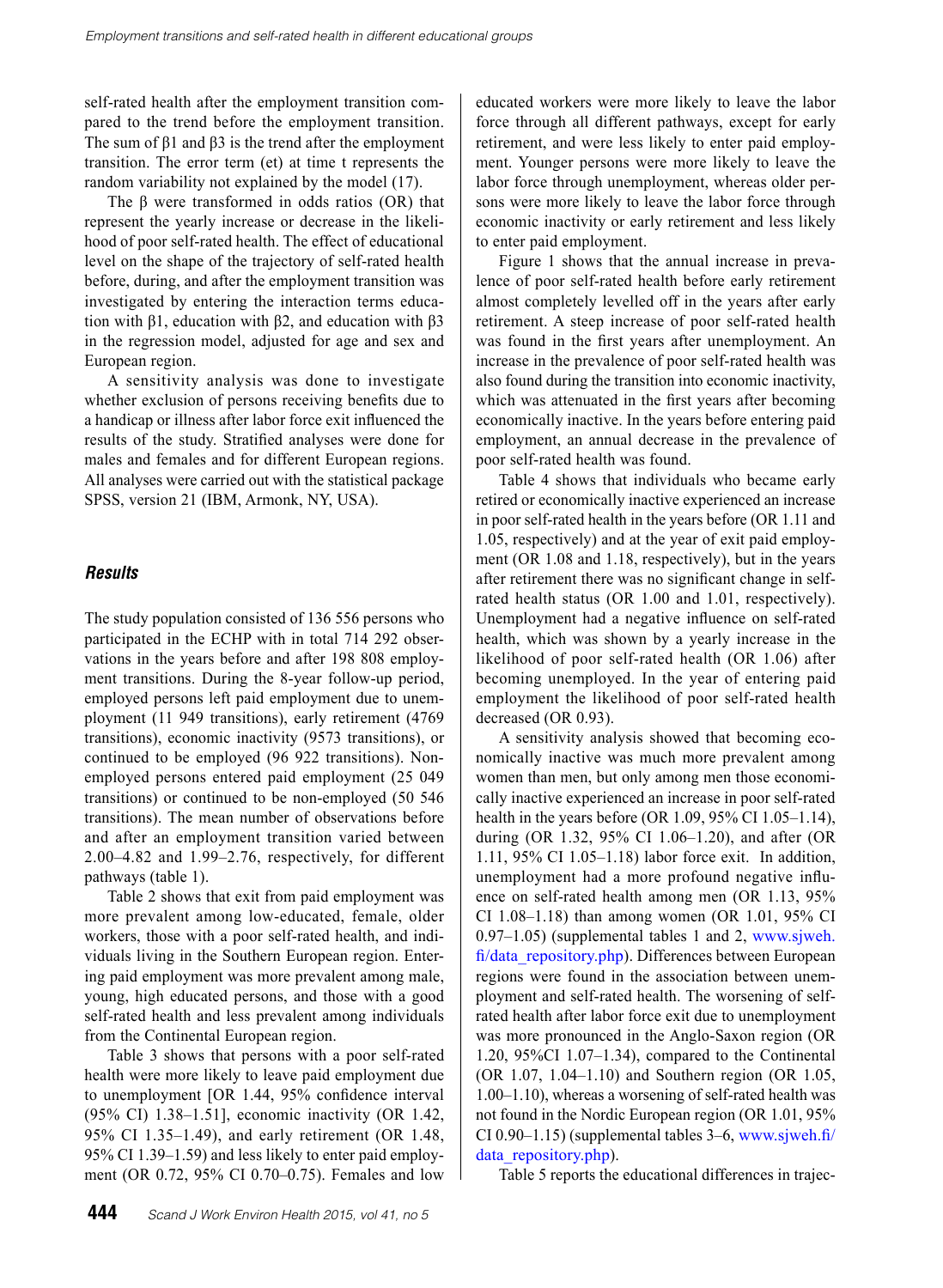**Table 1.** Number of persons, transitions, observations, and mean number of observations before and after employment transitions (ET) into and out of the labor force.

|                              | <b>Persons Transitions Observations</b> | Mean (N)          |             |                    |      |
|------------------------------|-----------------------------------------|-------------------|-------------|--------------------|------|
|                              | (N)                                     | (N <sup>t</sup> ) | $(N^{obs})$ | Before ET After ET |      |
| Continuously<br>employed     | 92 144                                  | 96 922            | 467 628     | 4.82               |      |
| Labor force exit             |                                         |                   |             |                    |      |
| Unemployment                 | 10843                                   | 11 949            | 47415       | 226                | 1.99 |
| Economic<br>inactivity       | 8794                                    | 9573              | 43 427      | 244                | 241  |
| Early retirement             | 4686                                    | 4769              | 28 4 28     | 3.03               | 2.34 |
| Continuously<br>non-employed | 48 502                                  | 50 546            | 208 689     | 4.13               |      |
| Enter the labor<br>force     | 22 041                                  | 25 049            | 109 144     | 2.00               | 276  |

tories around employment transitions. Among low and intermediate educated workers, the likelihood of poor self-rated health increased during the years before early retirement (OR 1.14 respectively 1.09), but remained stable in the years after early retirement; whereas among high-educated workers, the likelihood of poor self-rated health increased during the years after early retirement (OR 1.10). All educational groups showed an immediate increase of poor self-rated health in the year of becoming economically inactive (OR 1.16–1.21). During the years after unemployment, the likelihood of poor selfrated health increased among all educational groups. However, only among low-educated workers the likelihood of poor self-rated health also increased during the years before unemployment. High- and intermediateeducated persons showed a decrease of poor self-rated health (OR 0.93 and 0.95, respectively) before entering paid employment, whereas low-educated persons showed a decrease of poor self-rated health in the year of the employment transition (OR 0.88) and after entering paid employment (OR 0.98). A sensitivity analysis showed very similar results after exclusion of persons who received benefits due to a handicap or illness out of the study population (data not shown).

#### *Discussion*

Among low-educated workers, ill-health partly prompted their voluntary labor force exit through early retirement and becoming economically inactive, but thereafter these exit routes seemed to prevent further deterioration of their health. In contrast, among higher educated workers, early retirement had an adverse effect on their self-rated health. Becoming unemployed had adverse effects on self-rated health among all educational levels. Entering paid employment was predetermined by self-rated health improvement in the preceding years among intermediate and high educated workers, whereas among low educated workers self-rated health improved in the year of entering paid employed and continued to improve in the following years.

Two other studies (14, 19) corroborate our finding that early retirement stalled the gradual worsening in self-rated health among low and intermediate workers, whereas among highly educated workers early retirement seemed to have an adverse effect. The Whitehall II study of British civil servants showed a recovery from an initially poor physical functioning among participants

**Table 2.** Individual characteristics, self-rated health, and European region of the participants who were employed or unemployed at baseline and (partly) had an employment transition into or out of the workforce at follow-up. [LF=labor force]

|                                                                 |                                      | Continuously<br>employed $(N=92 144)$ | LF exit: unemployed<br>LF exit: economic<br>$(N=10 843)$<br>inactivity (N=8794) |                             |                              | LF exit: early retired<br>$(N=4686)$ |                            | Continuously non-<br>employed $(N=48 502)$ |                                   | Enter the LF<br>$(N=22041)$  |                                |                             |
|-----------------------------------------------------------------|--------------------------------------|---------------------------------------|---------------------------------------------------------------------------------|-----------------------------|------------------------------|--------------------------------------|----------------------------|--------------------------------------------|-----------------------------------|------------------------------|--------------------------------|-----------------------------|
|                                                                 | N                                    | $\frac{0}{0}$                         | N                                                                               | $\frac{0}{0}$               | N                            | $\%$                                 | N                          | $\frac{0}{0}$                              | N                                 | $\%$                         | N                              | $\frac{0}{0}$               |
| Sex (female)                                                    | 38 897                               | 42.2                                  | 5080                                                                            | 46.9                        | 6818                         | 77.5                                 | 1606                       | 34.3                                       | 33 499                            | 69.1                         | 13 123                         | 59.5                        |
| Age (years)<br>$18 - 34$<br>$35 - 44$<br>$45 - 54$<br>$55 - 64$ | 41 854<br>24 474<br>18 5 8 5<br>7231 | 45.4<br>26.6<br>20.2<br>7.8           | 5602<br>2327<br>1877<br>1037                                                    | 51.7<br>21.5<br>17.3<br>9.6 | 3238<br>2042<br>1958<br>1556 | 36.8<br>23.3<br>22.3<br>17.7         | 924<br>3762                | ٠<br>٠<br>19.7<br>80.3                     | 13 3 35<br>7963<br>9304<br>17 900 | 27.5<br>16.4<br>19.2<br>36.9 | 11 529<br>5206<br>3494<br>1812 | 52.3<br>23.6<br>15.9<br>8.2 |
| Education<br>High<br>Intermediate<br>Low                        | 22 107<br>34 734<br>35 303           | 24.0<br>37.7<br>38.3                  | 1547<br>3943<br>5353                                                            | 14.3<br>36.4<br>49.4        | 1356<br>2715<br>4723         | 15.4<br>30.9<br>53.7                 | 771<br>1357<br>2558        | 16.5<br>29.0<br>54.6                       | 4973<br>14 233<br>29 29 6         | 10.3<br>29.3<br>60.4         | 3728<br>7534<br>10779          | 16.9<br>34.2<br>48.9        |
| Poor health<br>European<br>region                               | 19620                                | 21.3                                  | 3090                                                                            | 28.5                        | 2948                         | 33.5                                 | 2231                       | 47.6                                       | 20 440                            | 42.1                         | 5679                           | 25.8                        |
| Continental<br>Nordic<br>Anglo-Saxon<br>Southern                | 36 221<br>8798<br>14 897<br>32 228   | 39.3<br>9.5<br>16.2<br>35.0           | 3993<br>997<br>1129<br>4724                                                     | 36.8<br>9.2<br>10.4<br>43.6 | 3011<br>368<br>1846<br>3569  | 34.2<br>4.2<br>21.0<br>40.6          | 1710<br>464<br>556<br>1956 | 36.5<br>9.9<br>11.9<br>41.7                | 17 716<br>2714<br>6862<br>21 210  | 36.5<br>5.6<br>14.1<br>43.7  | 6695<br>1585<br>3615<br>10 146 | 30.4<br>7.2<br>16.4<br>46.0 |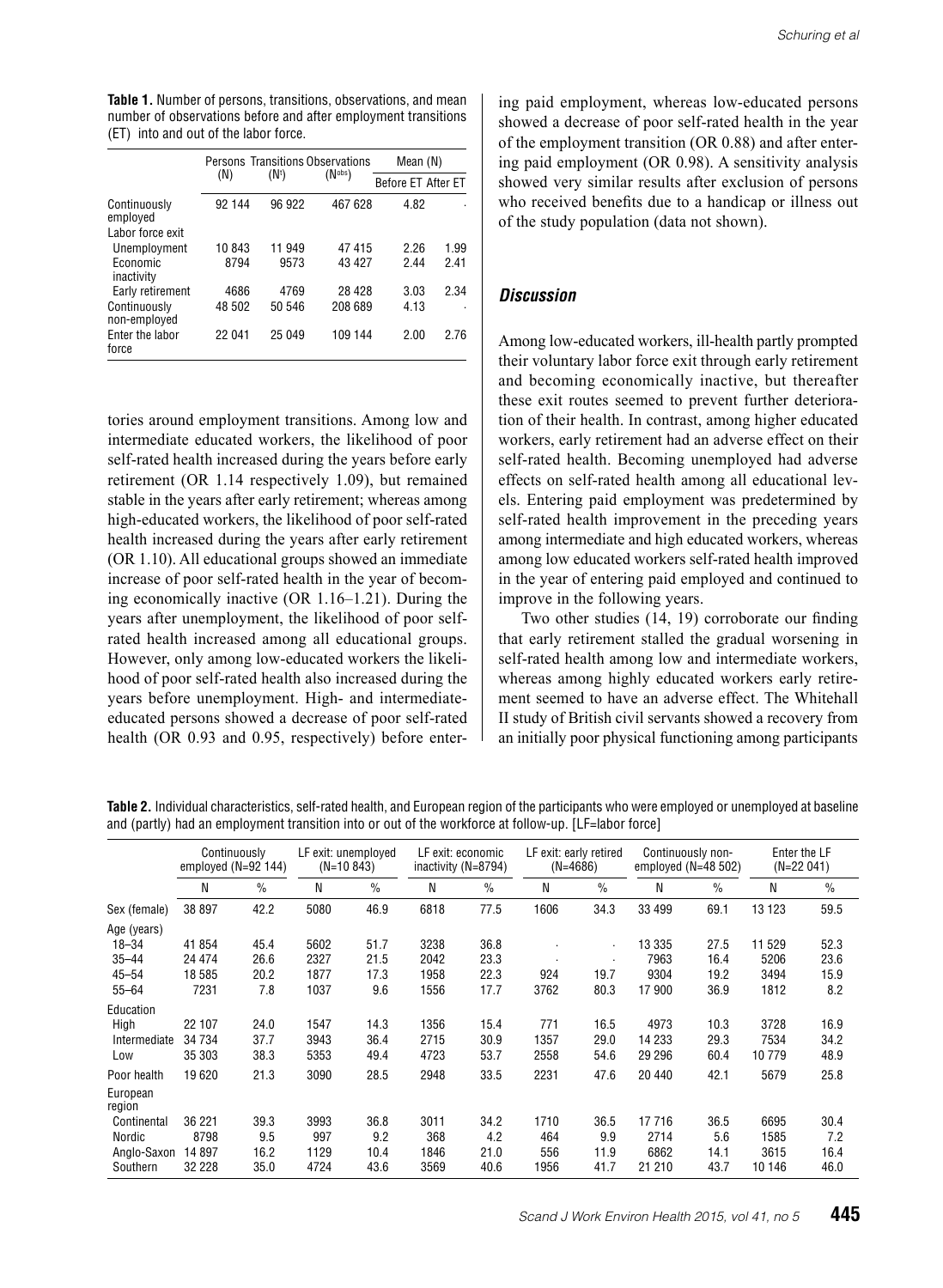|              |                                    | Transition into the workforce |                                            |               |                                         |                |                                       |               |
|--------------|------------------------------------|-------------------------------|--------------------------------------------|---------------|-----------------------------------------|----------------|---------------------------------------|---------------|
|              | Unemployment<br>$(NT=96922+11949)$ |                               | Economic inactivity<br>$(NT=96922 + 8969)$ |               | Early retirement<br>$(NT=96922 + 4769)$ |                | Re-employment<br>$(NT=48502 + 25049)$ |               |
|              | 0R                                 | 95% CI                        | 0R                                         | 95% CI        | 0R                                      | 95% CI         | 0 <sub>R</sub>                        | 95%CI         |
| Sex (female) | 1.19                               | $1.14 - 1.23$                 | 5.21                                       | $4.95 - 5.49$ | 0.93                                    | $0.86 - 0.99$  | 0.51                                  | $0.49 - 0.52$ |
| Age (years)  |                                    |                               |                                            |               |                                         |                |                                       |               |
| $18 - 34$    |                                    |                               |                                            |               |                                         |                |                                       |               |
| $35 - 44$    | 0.71                               | $0.67 - 0.74$                 | 1.06                                       | $1.01 - 1.13$ |                                         |                | 0.86                                  | $0.82 - 0.90$ |
| $45 - 54$    | 0.70                               | $0.66 - 0.73$                 | 1.29                                       | $1.22 - 1.37$ |                                         |                | 0.51                                  | $0.49 - 0.54$ |
| $55 - 64$    | 0.87                               | $0.81 - 0.94$                 | 2.73                                       | $2.54 - 2.92$ | 10.26                                   | $9.50 - 11.08$ | 0.12                                  | $0.11 - 0.13$ |
| Education    |                                    |                               |                                            |               |                                         |                |                                       |               |
| High         |                                    |                               |                                            |               |                                         |                |                                       |               |
| Intermediate | 1.59                               | $1.50 - 1.69$                 | 1.26                                       | $1.18 - 1.35$ | 1.24                                    | $1.12 - 1.38$  | 0.69                                  |               |
| Low          | 2.13                               | $2.01 - 2.26$                 | l.94                                       | $1.82 - 2.06$ | 1.05                                    | $0.95 - 1.15$  | 0.62                                  |               |
| Poor health  | l.44                               | $1.38 - 1.51$                 | 1.42                                       | $1.35 - 1.49$ | .48                                     | 1.39-1.59      | 0.72                                  | $0.70 - 0.75$ |

**Table 3.** Determinants of employment transitions into or out of the workforce due to unemployment, economic inactivity, and early retirement (logistic regression analyses). [OR=odds ratio; NT=number of employment transitions; 95% CI=95% confidence interval.]





with low socio-economic status (SES), whereas mental health deteriorated after retiring due to ill health from a high SES job. The authors suggested that having to retire due to ill-health may be mentally more stressful to employees with high SES because they lose a high-status occupation (14). In addition, Westerlund et al, found that French employees in low and intermediate grades had a significantly less favorable self-rated health trajectory before retirement than those in high grades. After retirement this pattern was reversed, and no additional deterioration was seen among employees in low grades (19). These findings could be an indication of the greater work-related health burden before retirement that has been noted among workers in low-grade jobs (30–32). Although we found that early retirement was beneficial for self-rated health, especially among low-educated workers, previous studies have suggested that possible beneficial effects may be limited to self-reported health conditions, such as self-rated health and exhaustion, and may be absent when it comes to diagnosed chronic somatic diseases (20, 21).

It has been postulated that especially for low-educated workers with a compromised health, early retirement may come as a relief (33). However, for many low-educated workers, early retirement may not be feasible. These workers may take another voluntary or involuntary pathway out of the labor force. Among low educated workers who became economically inactive, a similar pattern was found: a gradual increase of poor self-rated health during the years before labor force exit, which was attenuated in the years after becoming economically inactive.

In this study, it was difficult to differentiate between voluntary and involuntary transitions out of employment. For most people, early retirement may be a voluntary transition out of employment, but some people might have been forced into early retirement as an alternative to unemployment with lower benefits. On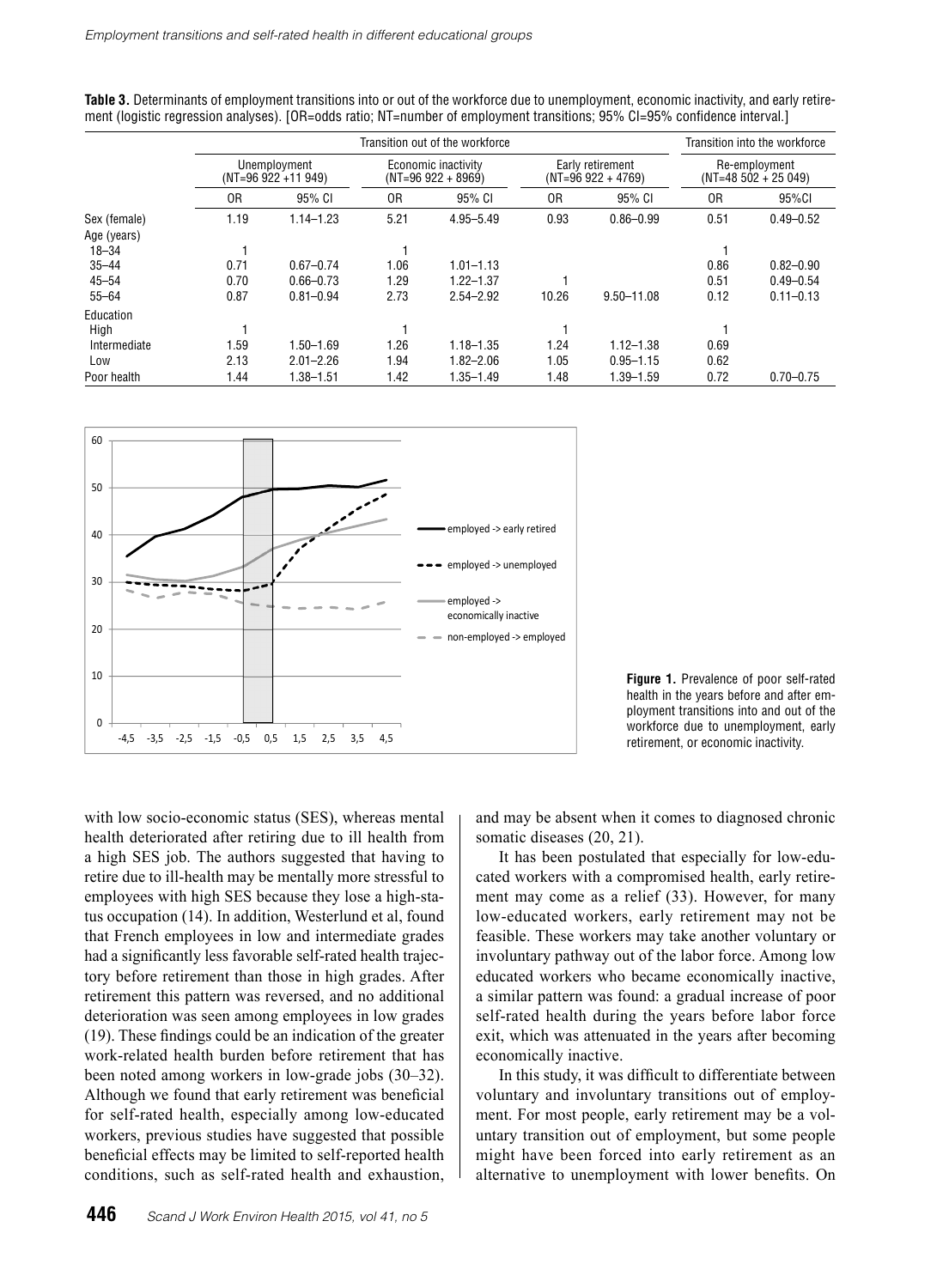**Table 4.** Trajectories in poor self-rated health before, during, and after employment transitions through different pathways. [Adjusted for sex, age, educational level and European region; ET=employment transition; OR=odds ratio: change in the likelihood of poor health per year; 95% CI=95% confidence interval.]

| Transition                                    |                 | Annual trend<br>before ET |                 | Year of<br>ЕT            | Annual trend<br>after ET |               |  |
|-----------------------------------------------|-----------------|---------------------------|-----------------|--------------------------|--------------------------|---------------|--|
|                                               | OR <sup>a</sup> | 95% CI                    | OR <sup>a</sup> | 95% CI                   | OR a                     | 95% CI        |  |
| Out of workforce                              |                 |                           |                 |                          |                          |               |  |
| Employed to<br>unemployed                     | 1.02            | $1.00 - 1.05$             | 1.04            | 0.98-1.10 1.06 1.03-1.09 |                          |               |  |
| Employed to eco-<br>nomically inactive        | 1.05            | $1.03 - 1.08$             |                 | $1.18$ 1.11-1.24 1.01    |                          | 0.99-1.04     |  |
| Employed to early<br>retirement               | 1.11            | $1.08 - 1.13$             | 1.08            | 1.00-1.16 1.00 0.97-1.03 |                          |               |  |
| Into workforce<br>Non-employed to<br>employed | 0.99            | $0.97 - 1.01$             | 0.93            | $0.89 - 0.96$            | 0.99                     | $0.98 - 1.01$ |  |

the other hand, although unemployment usually will be an involuntary transition out of employment, sometimes short periods of unemployment may be chosen as pathway towards retirement. Therefore, in our analysis the pathways out of employment were defined by employment status (unemployed, early retired, economically inactive) after quitting paid employment, rather than distinguishing between voluntary and involuntary pathways out of paid employment.

The finding of the current study that unemployment resulted in a gradually increase of poor self-rated health among all educational groups is in line with the findings of other studies, which have shown that unemployment leads to declines of psychological and physical health (2, 10, 11, 34). A longitudinal study among Swedish workers found an increase of hospitalization in the two years following labor market exit due to unemployment (35). The self-rated health trajectory analysis of the current study shows a change in trend at the moment of involuntary job loss, supporting a causal effect of unemployment on poor self-rated health. However, among low-educated workers, the gradual worsening of self-rated health was already present in the years before entering paid employment, supporting a health selection process of low-educated workers into unemployment. Apparently, selection as well as causation mechanisms play a role in explaining the health differences between unemployed and employed persons.

Differences between European regions were found in the effect of unemployment on self-rated health. Self-rated health worsened after labor force exit due to unemployment in all regions except the Nordic European region. This finding is in accordance with another study on ECHP data from Finland, which concluded that there was no causal effect of unemployment on health in that Nordic country (36). Welfare regimes may influence the effect of unemployment on health. Nordic **Table 5.** Educational differences in trajectories in poor self-rated health before, during, and after employment transitions through different pathways. [Adjusted for sex, age, educational level and European region; ET=employment transition; OR=odds ratio: change in the likelihood of poor health per year; 95% CI=95% confidence interval.]

| Transitions                          | Yearly changer in the likelihood c. poor health |               |                 |               |                 |               |  |
|--------------------------------------|-------------------------------------------------|---------------|-----------------|---------------|-----------------|---------------|--|
|                                      | <b>Before ET</b>                                |               |                 | Year of ET    | After ET        |               |  |
|                                      | OR a                                            | 95%CI         | OR <sup>a</sup> | 95%CI         | OR <sup>a</sup> | 95%CI         |  |
| Out of workforce                     |                                                 |               |                 |               |                 |               |  |
| <b>Employed to</b><br>unemployed     |                                                 |               |                 |               |                 |               |  |
| I ow                                 | 1.05                                            | $1.02 - 1.08$ | 1.07            | $0.98 - 1.16$ | 1.06            | $1.02 - 1.10$ |  |
| Intermediate                         | 1.01                                            | $0.98 - 1.04$ | 0.98            | $0.89 - 1.09$ | 1.05            | $1.00 - 1.11$ |  |
| High                                 | 0.99                                            | $0.96 - 1.02$ | 1.05            | $0.89 - 1.24$ | 1.08            | $0.99 - 1.18$ |  |
| Employed to<br>economically inactive |                                                 |               |                 |               |                 |               |  |
| l ow                                 | 1.09                                            | $1.06 - 1.11$ | 1.17            | $1.08 - 1.25$ | 1.01            | $0.98 - 1.04$ |  |
| Intermediate                         | 1.02                                            | $0.99 - 1.05$ | 1.21            | 1.08-1.35     | 1.03            | $0.98 - 1.08$ |  |
| High                                 | 1.02                                            | $0.99 - 1.05$ | 1.16            | $0.98 - 1.37$ | 0.96            | $0.89 - 1.05$ |  |
| Employed to early<br>retirement      |                                                 |               |                 |               |                 |               |  |
| l ow                                 | 1.14                                            | $1.11 - 1.17$ | 1 1 1           | $1.00 - 1.23$ | 0.97            | $0.94 - 1.01$ |  |
| Intermediate                         | 1.09                                            | $1.06 - 1.12$ | 1.06            | $0.93 - 1.20$ | 1.00            | $0.95 - 1.05$ |  |
| High                                 | 1.02                                            | $0.99 - 1.05$ | 0.99            | $0.82 - 1.20$ | 110             | $1.02 - 1.19$ |  |
| Into workforce                       |                                                 |               |                 |               |                 |               |  |
| Non-employed<br>to employed          |                                                 |               |                 |               |                 |               |  |
| Low                                  | 1.02                                            | $1.00 - 1.04$ | 0.88            | $0.83 - 0.92$ | 0.98            | $0.96 - 1.00$ |  |
| Intermediate                         | 0.95                                            | $0.93 - 0.97$ | 1.00            | $0.93 - 1.08$ | 0.99            | $0.97 - 1.02$ |  |
| High                                 | 0.93                                            | $0.91 - 0.95$ | 1.01            | $0.91 - 1.12$ | 1.03            | $0.99 - 1.06$ |  |

European countries are characterized by a rather generous welfare system with high benefits, whereas Ireland and the UK typically have a less generous welfare system with low benefits (29). The negative health effects of unemployment were more pronounced in European regions with less generous welfare regimes. This finding was corroborated by a fixed effect model on 15 waves in a US household panel survey, which showed that higher generosity of state unemployment benefits alleviated the adverse health effects of unemployment among men (37).

The current study found an improvement of selfrated health among persons who entered paid employment. This finding corroborates the results of an earlier study among unemployed persons in the Netherlands, which also found an improvement of self-rated health among persons who entered paid employment (24). However, this earlier study had a pre–post design, with one measure before and one measure after entering paid employment, which made it difficult to draw any conclusions on causality. The self-rated health trajectory analysis of the current study gives more insight into the causal relationships between health and employment among different educational groups. Interestingly, there were clear educational differences. Among intermediate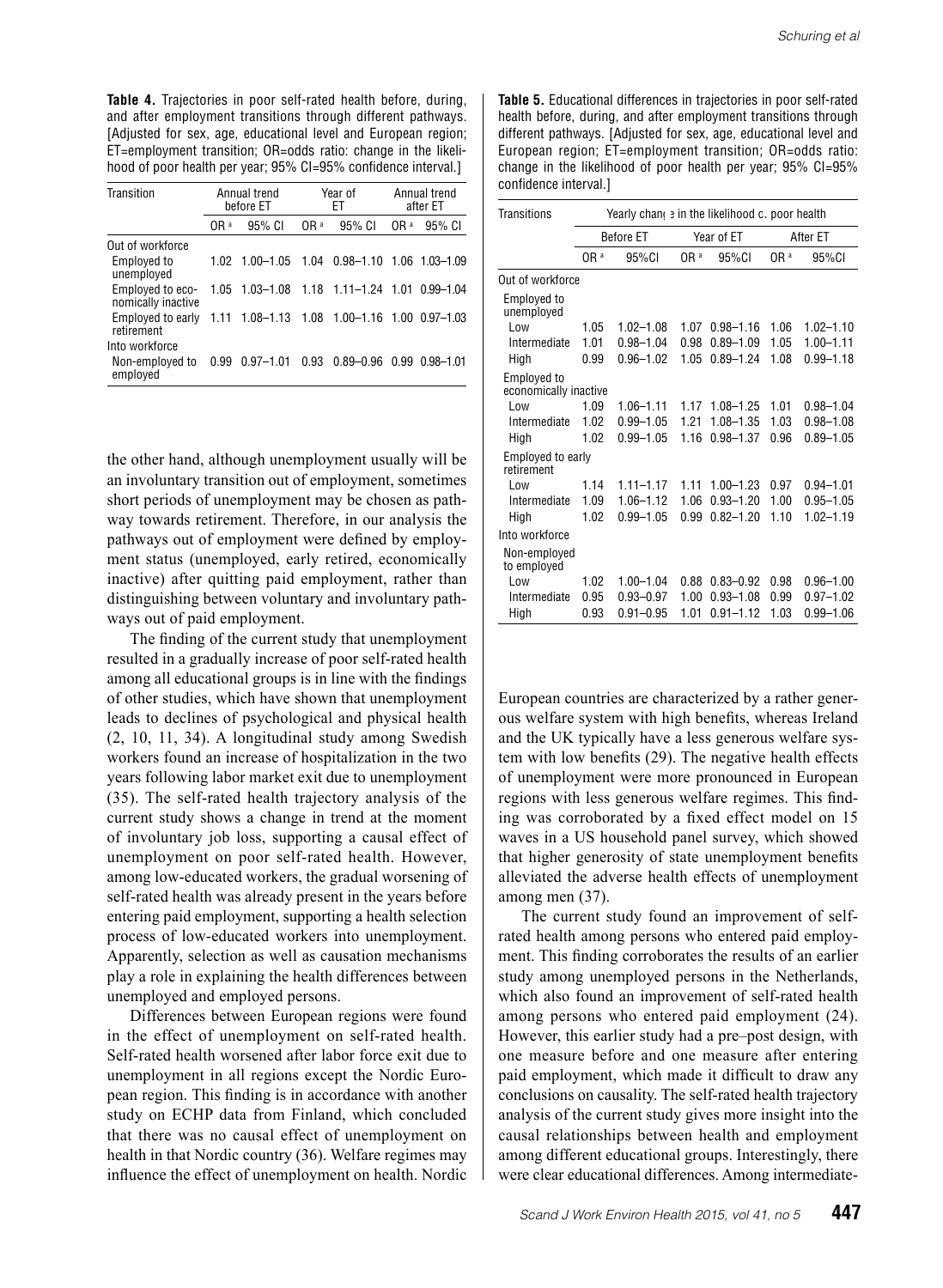and high-educated workers, the process of recovery from health problems seemed less caused by employment, but rather an important step in the process of getting back in the labor market since health improved steadily before entering paid employment. However, among low educated workers, the step change at the moment of entering paid employment, supports a causal effect of employment on self-rated health.

A major strength of this study is that it is based on repeated yearly measurements over an extended time, covering 14 European countries. The data allowed us to model self-rated health trajectories across the adult life course. When randomized controlled trials are not feasible, a time series design is a strong alternative to estimate the effect of employment transitions on health (38). Interrupted time series data allows analysis to control for prior trends before an employment transition and to study the dynamics of change after an employment transition (17, 39).

The ECHP ran from 1994–2001. There is a danger that our findings might be somewhat outdated. Since then, the legislation regarding retirement schemes and early exit routes and benefits as well as the economic circumstances have changed in many countries. A European comparative study reported that disability and unemployment was consistently lower in welfare state regimes with better protective legislation and supportive measures for workers with longstanding illness (40). A recent study demonstrated that stricter disability criteria in Austria had important spillover effects on unemployment and health (41). During recent years of economic crisis persons with health problems seem to experience larger difficulties to re-enter paid employment (42). The current study showed that the negative health effects of unemployment were more pronounced in European regions with less generous welfare regimes. Hence, there is a clear need to corroborate our findings in different jurisdictions and under different economic circumstances in more recent years.

A disadvantage of the current analysis is the restriction to one measure of self-rated health. However, several studies have shown that self-rated suboptimum health is strongly and consistently associated with allcause mortality (43, 44) and with mortality and morbidity due to a range of chronic diseases including diabetes, heart disease, stroke and cancer (45–47). It is also strongly predictive for entering and losing paid employment (48, 49) and, hence, a suitable measure of health to study in trajectories over time in the workforce. Subjects were divided in just three groups according to their level of educational attainment. When investigating differences in health trajectories between educational groups, it is important to have not too many educational groups in order to be able to present distinguishable and meaningful trends among the different educational sub-

groups. In addition, our measure of educational level is usually used in large longitudinal studies (48).

The model we used assumes a linear trend of selfrated health in the period before and after the employment transition. The assumption of linearity often may hold only over short intervals. Changes of self-rated health after an employment transition may follow nonlinear patterns. However, the graphical presentation of the change of self-rated health in time (figure 1) depicted linear relationships of health and time in the timeperiods before and after the employment transitions. Therefore, based on visual inspection of the data, we feel it is reasonable to accept the assumption of linearity in the current study.

Our study indicates that especially low-educated workers are faced with a gradual worsening of selfrated health before labor force exit due to unemployment, economic inactivity or early retirement. Their early retirement and economic inactivity had a positive influence on health. Improvement of self-rated health can be explained by factors such as removal of workrelated mental or physical strain, increased leisure time and opportunity to pursue personal interests and hobbies (14, 50, 51). These mechanisms, however, apply less to high educated workers whereby involuntary job loss as well as early retirement had a negative influence on self-rated health. This gradual deterioration of self-rated health might be explained by factors such as the loss of highly valued work, and negative changes in lifestyle (10).

#### Policy implications

It is important to be aware of that employment transitions have different health effects for different groups of workers. Among low-educated workers, ill-health partly prompted their voluntary labor force exit through early retirement and becoming economically inactive, but thereafter these exit routes seemed to prevent further deterioration of their self-rated health. In contrast, among higher educated workers, early retirement had an adverse effect on their self-rated health. These findings suggest that prolonging working life may have both adverse and beneficial effects on health, also depending on the educational level of individuals. National policies to increase labor force participation at older age should prevent unemployment because it is seems to be health-hazardous for employees of all educational levels. When increasing the statutory retirement age, it is important to open possibilities for early retirement for employees of low-educational level. Based on the findings of this study, health inequalities may increase when every person, independent of educational level, is required to perform paid employment until the same age before being able to retire.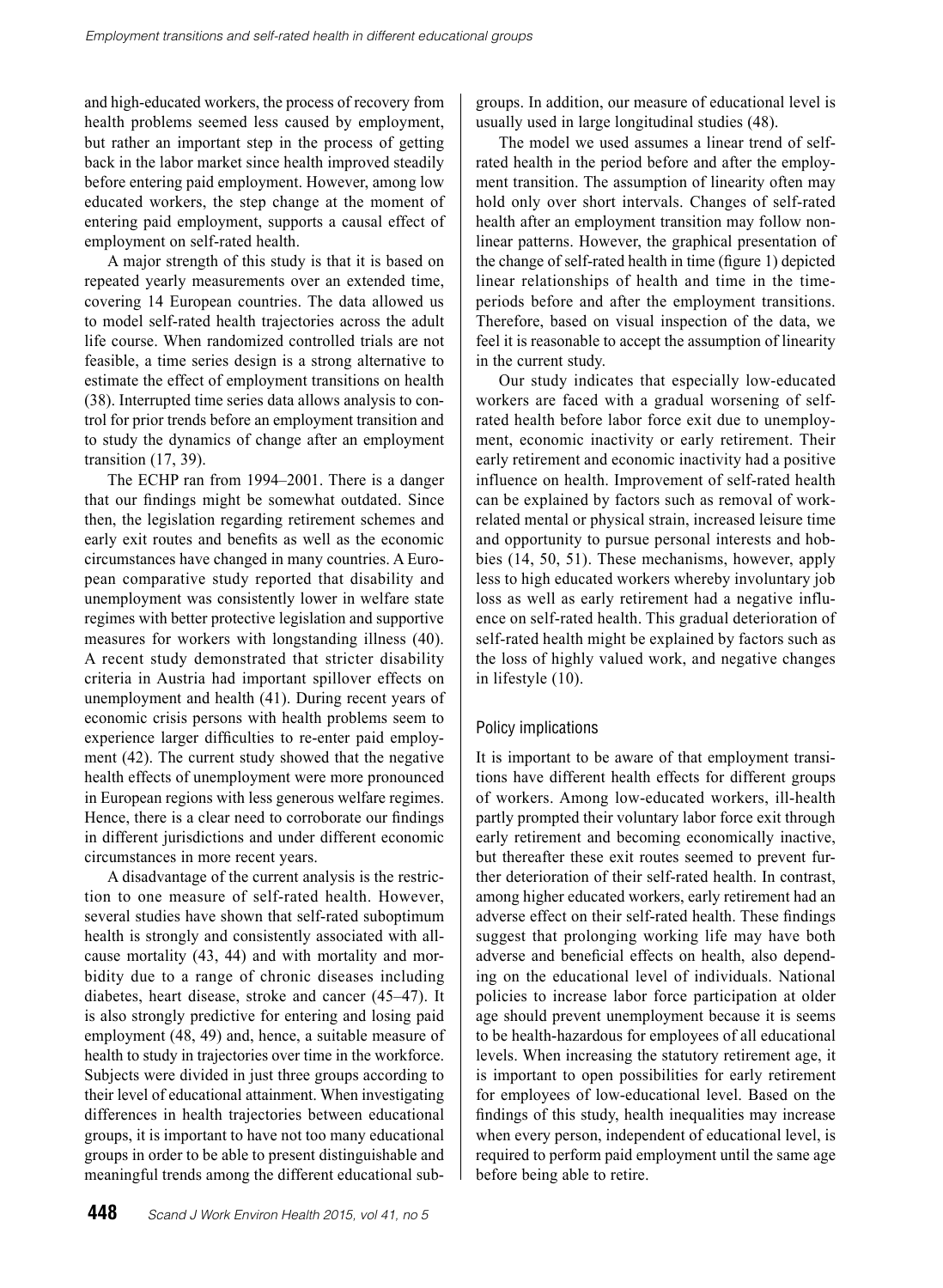#### *References*

- 1. Vaupel JW, Loichinger E. Redistributing work in aging Europe. Science. 2006;312(5782):1911–3. [http://dx.doi.](http://dx.doi.org/10.1126/science.1127487) [org/10.1126/science.1127487](http://dx.doi.org/10.1126/science.1127487).
- 2. Bartley M. Unemployment and ill health: understanding the relationship. Journal of epidemiology and community health. 1994;48(4):333–7. [http://dx.doi.org/10.1136/jech.48.4.333.](http://dx.doi.org/10.1136/jech.48.4.333)
- 3. van der Heide I, van Rijn RM, Robroek SJ, Burdorf A, Proper KI. Is retirement good for your health? A systematic review of longitudinal studies. BMC Public Health. 2013;13:1180. [http://dx.doi.org/10.1186/1471-2458-13-1180.](http://dx.doi.org/10.1186/1471-2458-13-1180)
- 4. van der Noordt M, Ijzelenberg H, Droomers M, Proper KI. Health effects of employment: a systematic review of prospective studies. Occup Environ Med. 2014;71(10):730–6. [http://dx.doi.org/10.1136/oemed-2013-101891.](http://dx.doi.org/10.1136/oemed-2013-101891)
- 5. Karsten PI, Moser K. Unemployment impairs mental health: Meta-analyses. Journal of Vocational Behavior. 2009;74(3):264–82. [http://dx.doi.org/10.1016/j.](http://dx.doi.org/10.1016/j.jvb.2009.01.001) [jvb.2009.01.001](http://dx.doi.org/10.1016/j.jvb.2009.01.001).
- 6. Strully KW. Job loss and health in the U.S. labor market. Demography. 2009;46(2):221–46. [http://dx.doi.org/10.1353/](http://dx.doi.org/10.1353/dem.0.0050) [dem.0.0050.](http://dx.doi.org/10.1353/dem.0.0050)
- 7. Bartley M, Sacker A, Clarke P. Employment status, employment conditions, and limiting illness: prospective evidence from the British household panel survey 1991-2001. Journal of epidemiology and community health. 2004;58(6):501–6. [http://dx.doi.org/10.1136/jech.2003.009878.](http://dx.doi.org/10.1136/jech.2003.009878)
- 8. Morris JK, Cook DG, Shaper AG. Loss of employment and mortality. BMJ (Clinical research ed. 1994;308(6937):1135–9. [http://dx.doi.org/10.1136/bmj.308.6937.1135.](http://dx.doi.org/10.1136/bmj.308.6937.1135)
- 9. Lundin A, Lundberg I, Hallsten L, Ottosson J, Hemmingsson T. Unemployment and mortality--a longitudinal prospective study on selection and causation in 49321 Swedish middleaged men. Journal of epidemiology and community health. 2010;64(1):22–8. [http://dx.doi.org/10.1136/](http://dx.doi.org/10.1136/jech.2008.079269) [jech.2008.079269.](http://dx.doi.org/10.1136/jech.2008.079269)
- 10. Janlert U. Unemployment as a disease and diseases of the unemployed. Scand J Work Environ Health. 1997;23 Suppl 3:79–83.
- 11. Wanberg CR. The individual experience of unemployment. Annu Rev Psychol. 2012;63:369–96. [http://dx.doi.](http://dx.doi.org/10.1146/annurev-psych-120710-100500) [org/10.1146/annurev-psych-120710-100500.](http://dx.doi.org/10.1146/annurev-psych-120710-100500)
- 12. Tsai SP, Wendt JK, Donnelly RP, de Jong G, Ahmed FS. Age at retirement and long term survival of an industrial population: prospective cohort study. BMJ (Clinical research ed. 2005;331(7523):995. [http://dx.doi.org/10.1136/](http://dx.doi.org/10.1136/bmj.38586.448704.E0) [bmj.38586.448704.E0](http://dx.doi.org/10.1136/bmj.38586.448704.E0).
- 13. Bamia C, Trichopoulou A, Trichopoulos D. Age at retirement and mortality in a general population sample: the Greek EPIC study. Am J Epidemiol. 2008;167(5):561–9. [http://dx.doi.](http://dx.doi.org/10.1093/aje/kwm337) [org/10.1093/aje/kwm337](http://dx.doi.org/10.1093/aje/kwm337).
- 14. Jokela M, Ferrie JE, Gimeno D, Chandola T, Shipley MJ, Head J, et al. From midlife to early old age: health trajectories

associated with retirement. Epidemiology. 2010;21(3):284–90. <http://dx.doi.org/10.1097/EDE.0b013e3181d61f53>.

- 15. Hult C, Stattin M, Janlert U, Jarvholm B. Timing of retirement and mortality--a cohort study of Swedish construction workers. Soc Sci Med. 2010;70(10):1480–6. [http://dx.doi.](http://dx.doi.org/10.1016/j.socscimed.2009.10.043) [org/10.1016/j.socscimed.2009.10.043](http://dx.doi.org/10.1016/j.socscimed.2009.10.043).
- 16. Schuring M, Burdorf L, Kunst A, Mackenbach J. The effects of ill health on entering and maintaining paid employment: Evidence in European countries. Journal of epidemiology and community health. 2007;61(7):597–604. [http://dx.doi.](http://dx.doi.org/10.1136/jech.2006.047456) [org/10.1136/jech.2006.047456](http://dx.doi.org/10.1136/jech.2006.047456).
- 17. Wagner AK, Soumerai SB, Zhang F, Ross-Degnan D. Segmented regression analysis of interrupted time series studies in medication use research. J Clin Pharm Ther. 2002;27(4):299–309. [http://dx.doi.org/10.1046/j.1365-](http://dx.doi.org/10.1046/j.1365-2710.2002.00430.x) [2710.2002.00430.x](http://dx.doi.org/10.1046/j.1365-2710.2002.00430.x).
- 18. Burdorf A. The need for novel strategies to analyze the dynamic pattern of worker's health over time and the consequences for sustained employability. Scand J Work Environ Health. 2012;38(6):485–8. [http://dx.doi.org/10.5271/](http://dx.doi.org/10.5271/sjweh.3325) [sjweh.3325](http://dx.doi.org/10.5271/sjweh.3325).
- 19. Westerlund H, Kivimaki M, Singh-Manoux A, Melchior M, Ferrie JE, Pentti J, et al. Self-rated health before and after retirement in France (GAZEL): a cohort study. Lancet. 2009;374(9705):1889–96. [http://dx.doi.org/10.1016/S0140-](http://dx.doi.org/10.1016/S0140-6736(09)61570-1) [6736\(09\)61570-1.](http://dx.doi.org/10.1016/S0140-6736(09)61570-1)
- 20. Westerlund H, Vahtera J, Ferrie JE, Singh-Manoux A, Pentti J, Melchior M, et al. Effect of retirement on major chronic conditions and fatigue: French GAZEL occupational cohort study. BMJ.2010;341:c6149. [http://dx.doi.org/10.1136/bmj.](http://dx.doi.org/10.1136/bmj.c6149) [c6149](http://dx.doi.org/10.1136/bmj.c6149).
- 21. Olesen K, Rugulies R, Rod NH, Bonde JP. Does retirement reduce the risk of myocardial infarction? A prospective registry linkage study of 617 511 Danish workers. Int J Epidemiol. 2014;43(1):160–7.<http://dx.doi.org/10.1093/ije/dyt260>.
- 22. Oksanen T, Vahtera J, Westerlund H, Pentti J, Sjosten N, Virtanen M, et al. Is retirement beneficial for mental health?: antidepressant use before and after retirement. Epidemiology. 2011;22(4):553–9. [http://dx.doi.org/10.1097/](http://dx.doi.org/10.1097/EDE.0b013e31821c41bd) [EDE.0b013e31821c41bd.](http://dx.doi.org/10.1097/EDE.0b013e31821c41bd)
- 23. Olesen K, Rod NH, Madsen IE, Bonde JP, Rugulies R. Does retirement reduce the risk of mental disorders? A national registry-linkage study of treatment for mental disorders before and after retirement of 245,082 Danish residents. Occup Environ Med. 2015;72(5):366–72. [http://dx.doi.org/10.1136/](http://dx.doi.org/10.1136/oemed-2014-102228) [oemed-2014-102228](http://dx.doi.org/10.1136/oemed-2014-102228).
- 24. Schuring M, Mackenbach J, Voorham T, Burdorf A. The effect of re-employment on perceived health. Journal of epidemiology and community health. 2011;65(7):639–44. <http://dx.doi.org/10.1136/jech.2009.103838>.
- 25. Berchick ER, Gallo WT, Maralani V, Kasl SV. Inequality and the association between involuntary job loss and depressive symptoms. Soc Sci Med. 2012;75(10):1891–4. [http://dx.doi.](http://dx.doi.org/10.1016/j.socscimed.2012.07.024) [org/10.1016/j.socscimed.2012.07.024](http://dx.doi.org/10.1016/j.socscimed.2012.07.024).
- 26. Peracchi F. The European Community Household Panel: A